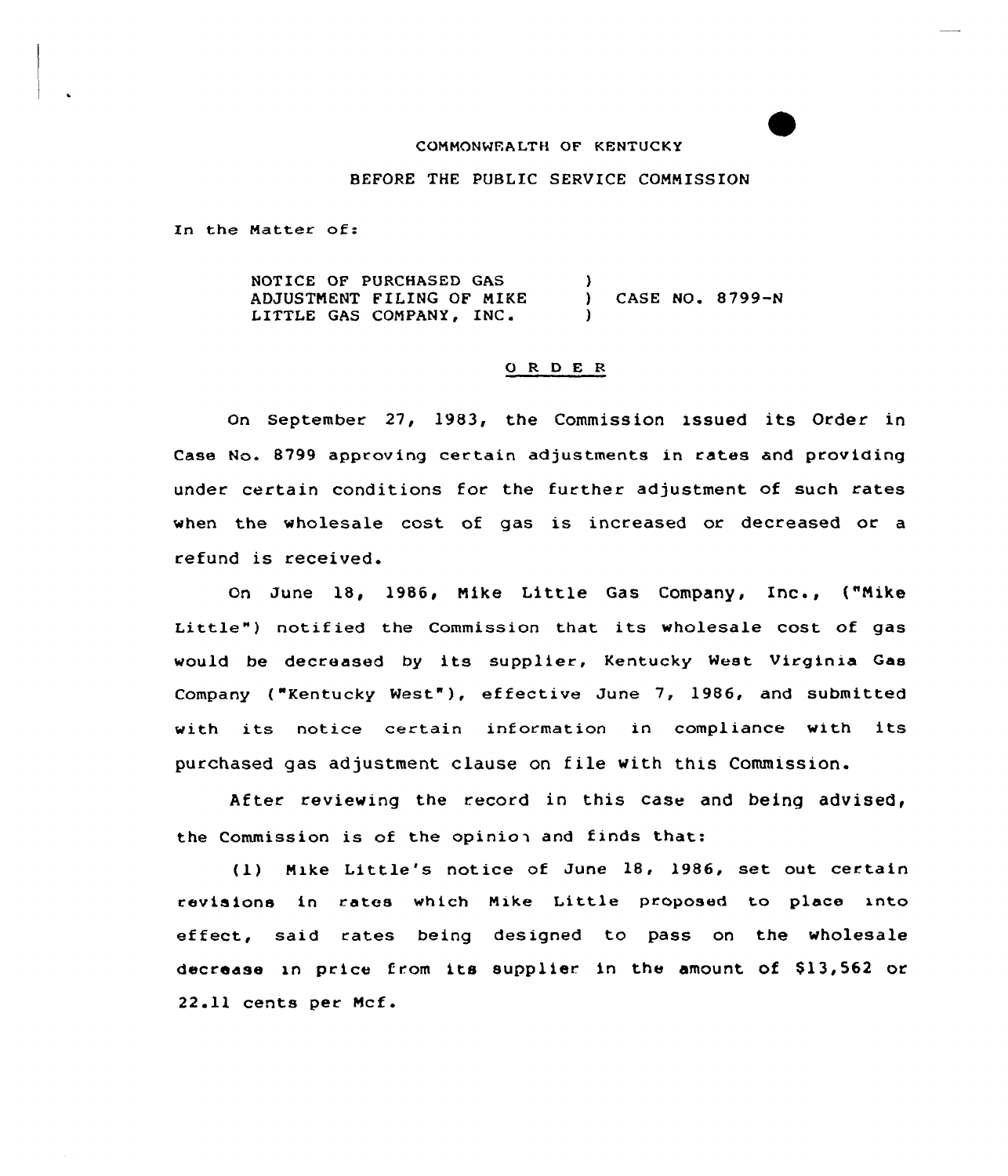(2) Kentucky West filed an application for decreased rates to become effective June 7, 1986, with the Federal Energy Regulatory Commission ("FERC").

(3) Nike Little should report the amount of excess revenues collected from June 7, 1986, to the date the proposed rates are implemented, along with a refund plan.

(4) Nike Little's adjustment in rates under the purchased gas adjustment provisions approved by the Commission in its Order in Case No. 8799 dated September 27, 1983, is fair, just and reasonable and in the public interest and should be effective with gas supplied on and after June 7, 1986.

IT IS THEREFORE ORDERED that:

(1) The rates in the Appendix to this Order be and they hereby are authorized effective with gas supplied on and after June 7, 1986.

(2) Within <sup>30</sup> days of the date of this Order Nike little shall file with this Commission its revised tariffs setting out the rates authorized herein.

(3) Within <sup>30</sup> days of the date of this Order Nike Little sha11 file with this Commission the amount of excess revenues collected, along with a refund plan.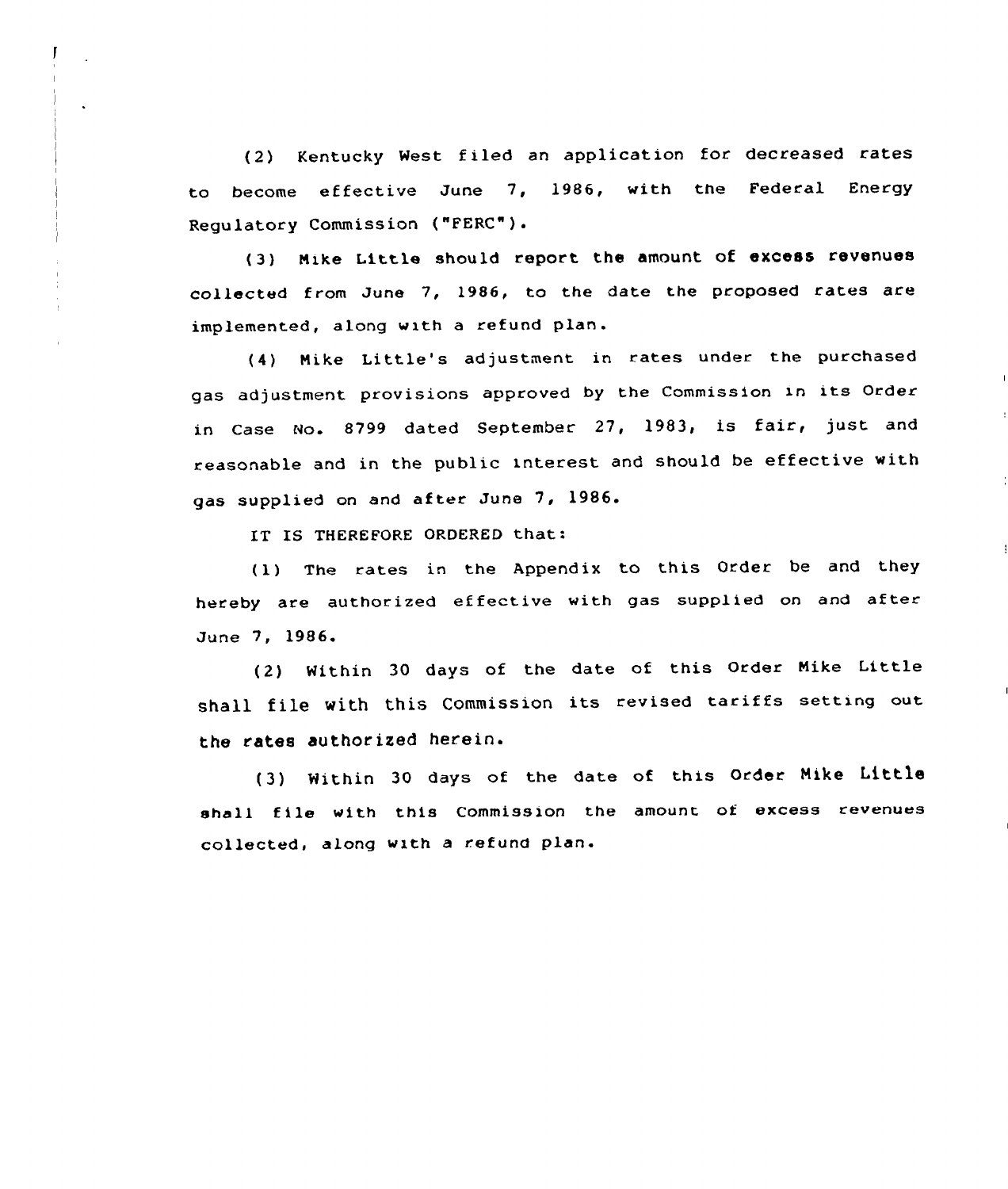Done at Frankfort, Kentucky, this 30th day of June, 1986.

PUBLIC SERUICE COMMISSION

 $\mathcal{I}$ 

e D. Heman  $\frac{\sqrt{2}}{\text{Chag}}$  $\overline{\mathsf{man}}$ 

Vice Chairman Commissione

ATTEST.

**Secretary**